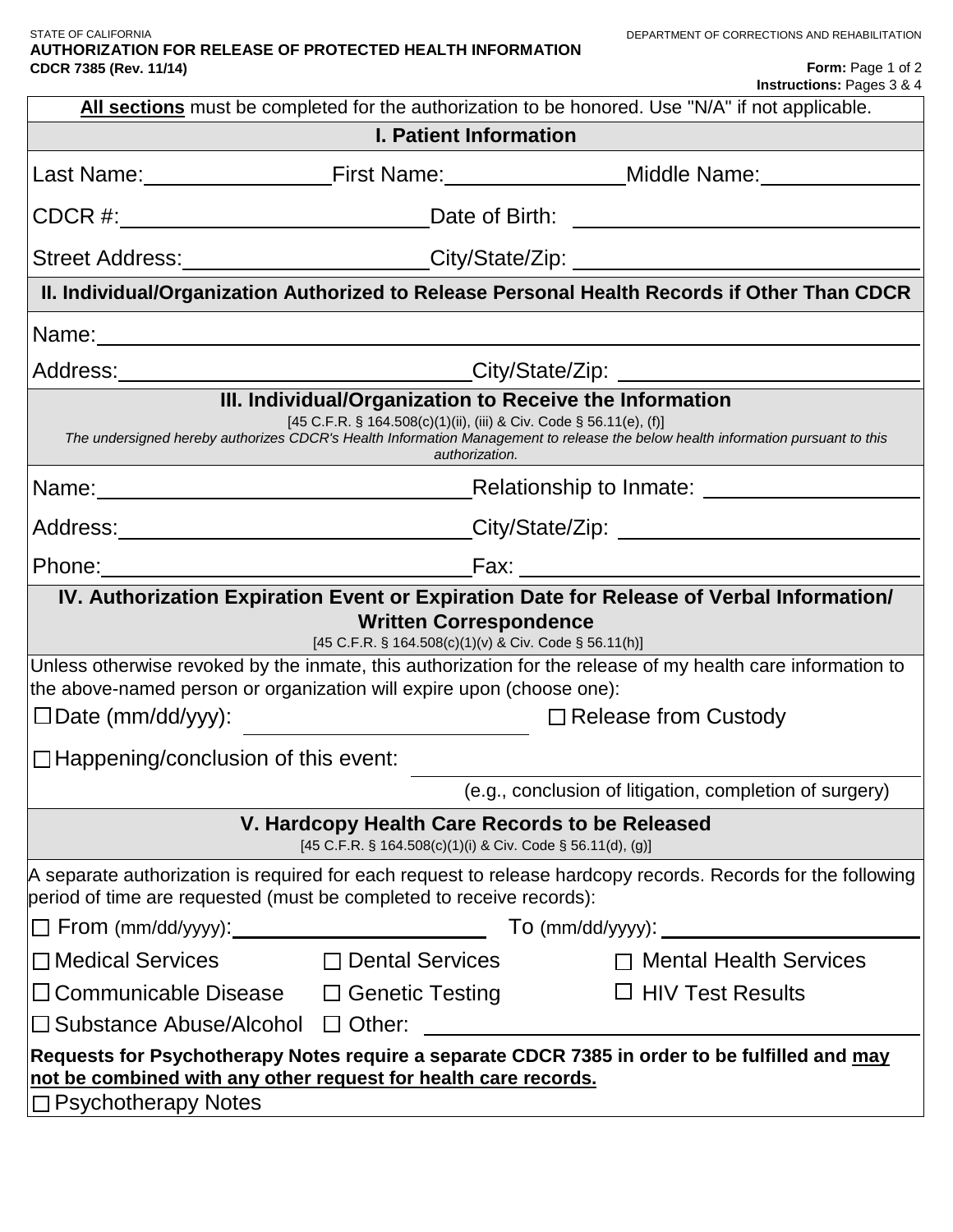Form: Page 2 of 2 **Instructions:** Pages 3 & 4

**All sections** must be completed for the authorization to be honored. Use "N/A" if not applicable.

# **VI. Purpose for the Release or Use of the Information**

[45 C.F.R. § 164.508(c)(1)(iv)]

 $\Box$  Health Care  $\Box$  Personal Use  $\Box$  Legal

 $\Box$  Other (please specify):

**VII. Authorization Information** 

I understand the following:

1. I authorize the use or disclosure of my individually identifiable protected health information as described above for the purpose listed. I understand this authorization is voluntary.

2. I have the right to revoke this authorization. To do so I understand I can sign a cancellation notice and send it to my current institution's Health Information Management (health records). The authorization will stop further release of my protected health information on the date my valid revocation request is received by Health Information Management. [45 C.F.R. § 164.508(c)(2)(i)]

3. I am signing this authorization voluntarily and understand that my health care treatment will not be affected if I do not sign this authorization. [45 C.F.R. § 164.508(c)(2)(ii)]

4. Under California law, the recipient of the protected health information under the authorization is prohibited from re-disclosing the protected health information, except with a written authorization or as specifically required or permitted by law. [Civ. Code § 56.13]

5. If the organization or person I have authorized to receive the protected health information is not a health plan or health care provider, the released information may no longer be protected by federal and state privacy regulations. [45 C.F.R. §164.524(a)(2)(v)]

6. I have the right to receive a copy of this authorization. [45 C.F.R. § 164.508(c)(4) & Civ. Code § 56.11(i)]

7. Reasonable fees may be charged to cover the cost of copying and postage related to releasing this protected health information. [45 C.F.R. § 164.524(c)(4) et seq. & California Health and Safety Code § 123110, et seq.]

## **VIII. Patient Signature**

[45 C.F.R. § 164.508(c)(1)(vi) & Civ. Code § 56.11(c)(1)]

Name (Print):

Signature: Date: Date: Date: Date: Date: Date: Date: Date: Date: Date: Date: Date: Date: Date: Date: Date: Date:  $\Box$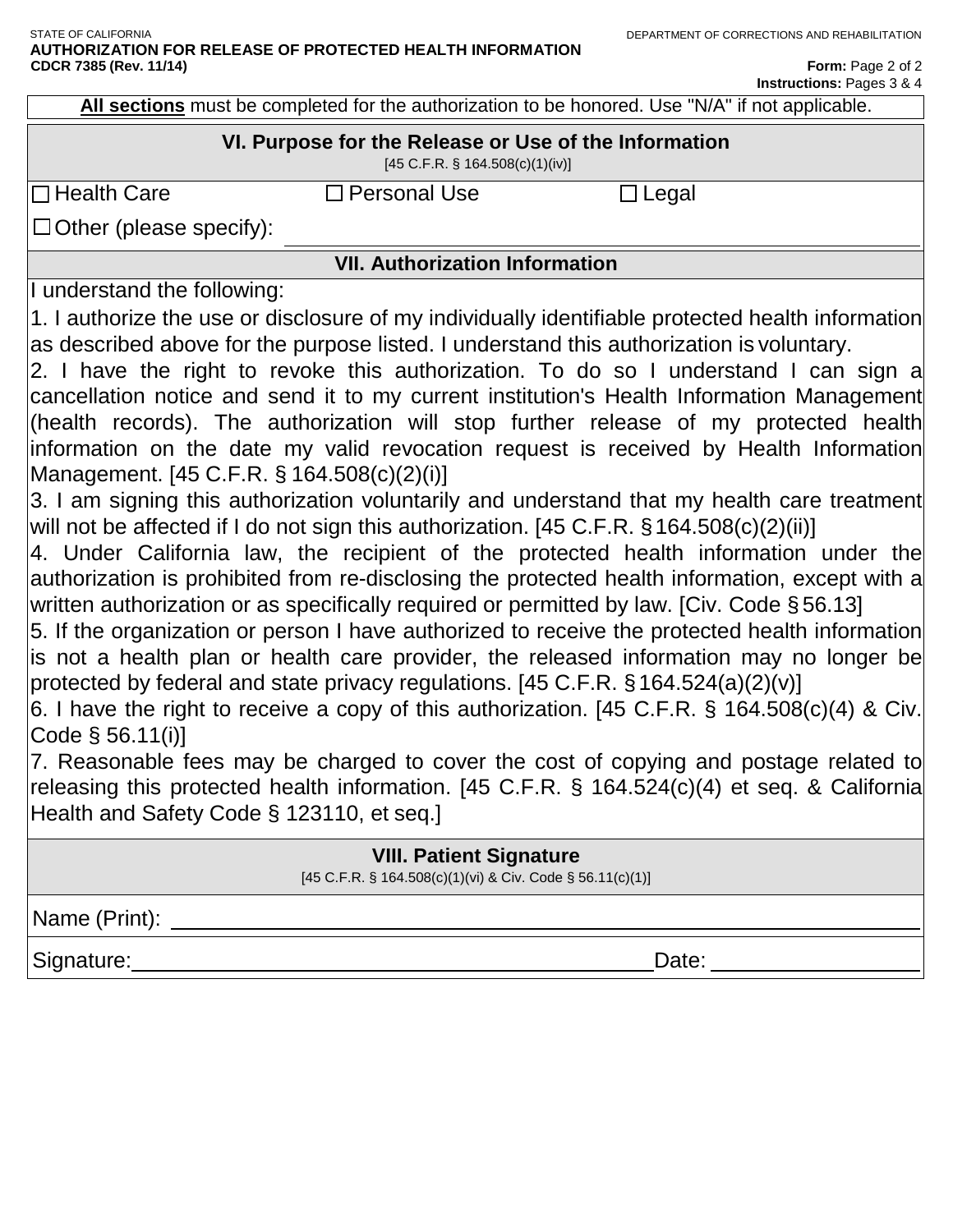#### **Instructions**

**Note: Part IV is the request for release of verbal health care information or health care information as part of written correspondence, and Part V is the request for release of paper health care records.**

**Part I - "Patient Information":** Records the patient's full name (last, first, and middle), CDCR number, date of birth, and address if he/she is paroled or released (incarcerated patients do not need to provide an address).

Part II - "Individual/Organization to Release Personal Health Records if Other Than CDCR": Records the name and address of the individual or organization to release personal health records if other than CDCR.

**Part III - "Individual/Organization to Receive the Information": Records who is to receive the information.** 

**Part IV - "Authorization Expiration Event or Expiration Date for Release of Verbal Information/Written Correspondence":** Used by the patient to limit the time period during which information may be shared. The patient selects one of the three check boxes.

- If the "Date" check box is selected, the patient enters the date he/she wants the authorization toexpire.
- If the "Happening/conclusion of this event" check box is selected, the patient enters the event he/she wants the authorization to expire upon. This must be an event from which a date can be established.

**Part V** - "Hardcopy Health Care Records to be Released": Contains a designated line for the date range of hardcopy health care records to be released.

The bottom half contains nine check boxes. Patients check the boxes to release each specific type of information as detailed below:

- **"Medical Services"** is checked when the patient wishes to have information released related to medicalcare.
- **"Dental Services"** is checked when the patient wishes to have information released related to dental treatment.
- **"Mental Health Services"** is checked when the patient wishes to have information released related to mental health.
- **"Communicable Disease"** is checked when the patient wishes to have information released related to communicable disease testing and treatment. Communicable disease includes sexually transmitted infections.
- **"Genetic Testing"** is checked when the patient wishes to have information released related to genetictesting.
- **"HIV Test Results"** is checked when the patient wishes to have HIV test results released.
- **"Substance Abuse/Alcohol"** is checked when the patient wishes to have substance abuse/alcohol records released.
- **"Other"** is checked when the patient wishes to further restrict or further authorize the release of his/her medical information, and he/she is to write those wishes on the line provided.
- **"Psychotherapy Notes"** is checked when the patient wishes to have psychotherapy notes released. Requests for psychotherapy notes require a separate CDCR 7385 and may not be combined with any other request for health care records.

Under HIPAA, there is a difference between regular personal health information and psychotherapy notes. The following is HIPAA's definition of psychotherapy notes (§164.501):

*Psychotherapy notes means notes recorded (in any medium) by a health care provider who is a mental health professional documenting or analyzing the contents of conversation during a private counseling session or a group,*  joint, or family counseling session and that are separated from the rest of the individual's medical record. *Psychotherapy notes excludes medication prescription and monitoring, counseling session start and stop times, the modalities and frequencies of treatment furnished, results of clinical tests, and any summary of the following items: diagnosis, functional status, the treatment plan, symptoms, prognosis, and progress to date.*